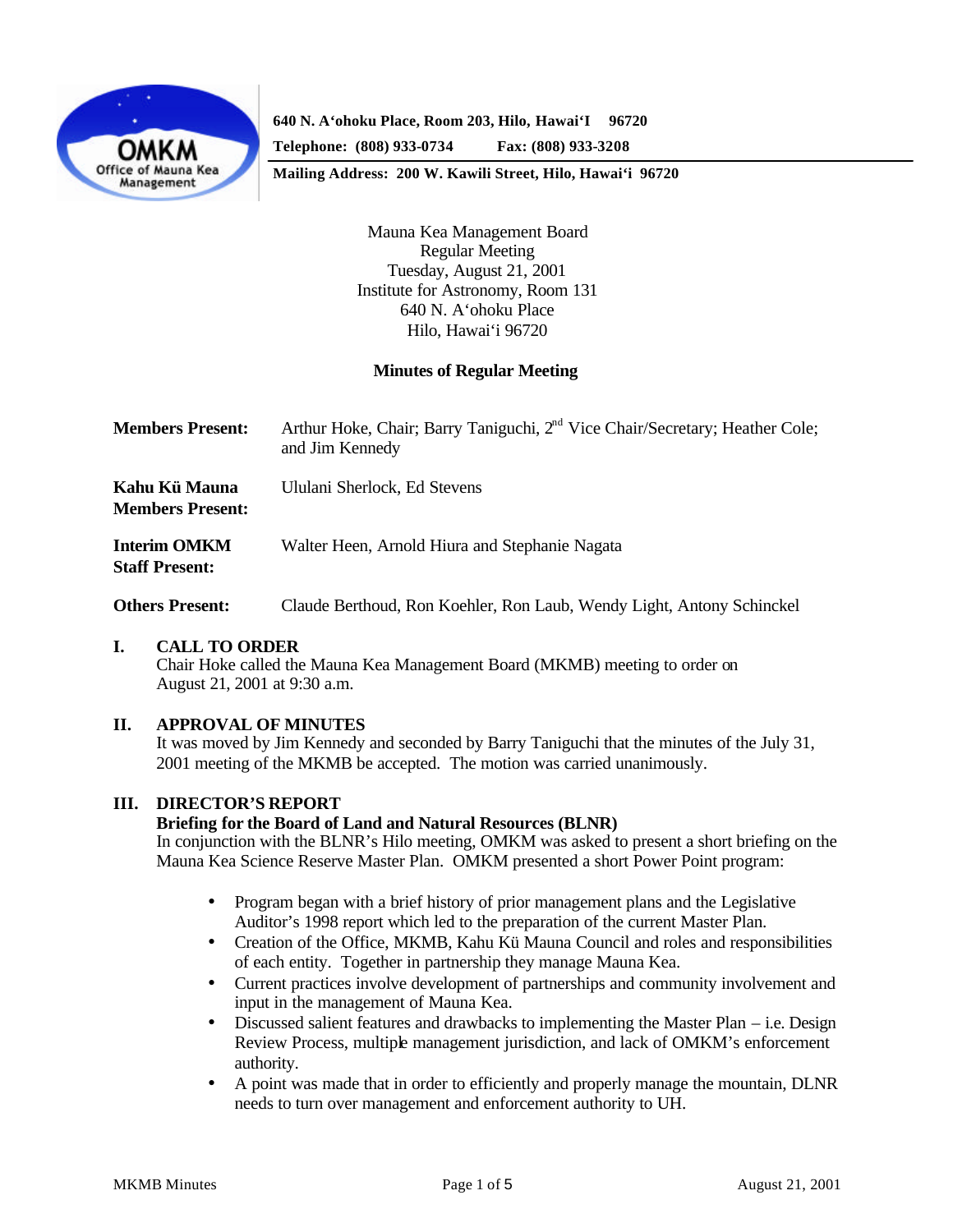The briefing also included a tour to the summit and a tour of the Keck observatory.

Director Heen will be meeting with Sam Lemmo of the Land Division to discuss the transfer of management authority to UH. He indicated the transfer should not pose a major problem since transferring authority from one state agency to another (e.g. DLNR and UH) has been carried out in the past. For example, the 1995 Management Plant transferred from UH to DLNR control over commercial tour operations. (Note in December 2000, BLNR returned this control back to UH, subject to the Attorney General's opinion allowing this transfer.)

Control of Access. Mr. Stevens indicated that although Nelson Ho continues to raise objections to installing a kiosk, Mr. Ho does recognize its advantages. Mr. Ho also believes the presence of a kiosk may be misinterpreted as a means for keeping people out rather than providing a public safety measure. According to Mr. Stevens, if Mr. Ho is given assurances that the public will not misinterpret the presence of a kiosk he may reconsider his position on having a kiosk. Whatever action is taken it must consider that the public may deem a kiosk as an inappropriate denial of access. Caution is necessary not to go overboard.

At some point limiting the number of vehicles and a system for transporting people must be addressed. The Master Plan suggests the implementation of a shuttle system, perhaps even from the Saddle Road. This is a matter the Planning Committee will need to address.

A gate at the kiosk might be too intimidating. The National Park Service, for example, does not have a gate. Since the area is designated public land, UH cannot prevent people from going to other parts of the mountain. UH's management authority covers only the Science Reserve and Hale Pohaku.

UH Authority. Even if DLNR were to transfer full authority and enforcement control to UH, the Science Reserve and Hale Pohaku are on conservation land and UH would still be required to obtain CDU Permits for certain types of projects. It was further suggested that it may be more beneficial that the State transfer land title to UH so that UH can then treat it as another campus.

## **Pu 'u Poli'ahu Road Closure**

The road on Pu 'u Poli'ahu was closed effective Thursday, August 16, 2001. In addition to scarifying the road to create a more "natural" look, boulders were placed across the former roadway. The unveiling of the road closure sign was held on Monday, August 20, 2001. The sign reads as follows:

> Pu 'u Poli'ahu Hawaiian Sacred Site Closed to Vehicles

State Historic Preservation Division (SHPD) raised concerns over possible disturbance of archeological sites and whether a Conservation District Use Permit (CDUP) should have been obtained prior to scarifying the road. SHPD will be sending an archeologist to survey the area adjacent to the road. Land Division's initial thinking was that the scarifying of the road might be considered a maintenance activity. OMKM would eventually like to have the road reduced to a footpath, in which case a CDUP will most likely be required.

Antony Schinkel reported a car speeding by Smithsonian's Submillimeter Array site and a car driving up Pu'u Poli**'**ahu after first removing some small rocks placed across the road to stop vehicles from venturing further. He was not able to get a license number. Barry Taniguchi asked about procedures for handling or tracking down these types of drivers, and whether it was possible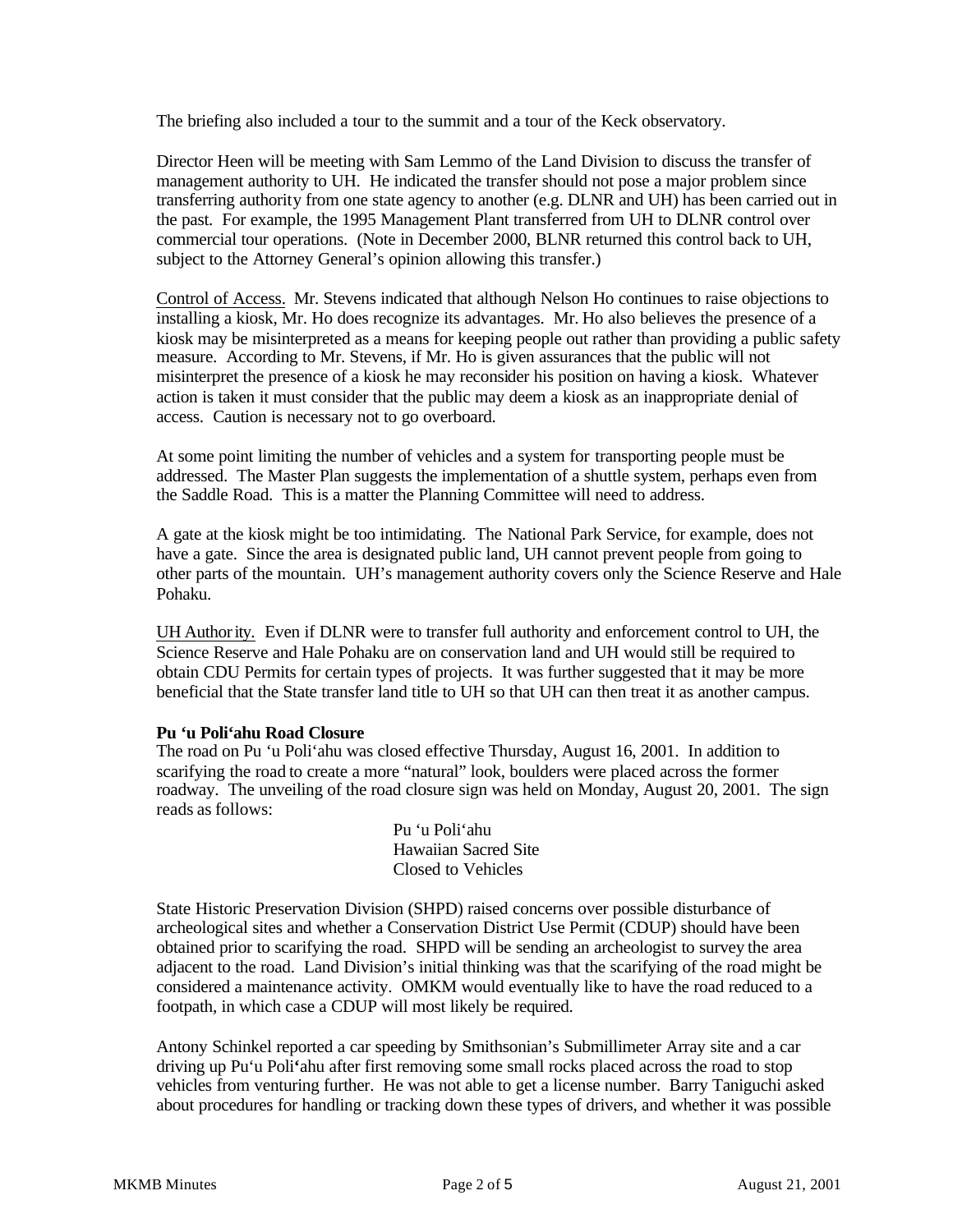to contact the County (or car rental agencies) to get the names of the drivers if the car license number is obtained.

# **President Concurs with Board's Recommendations on UST and Outriggers Project Designation**

President Dobelle concurred with Chancellor Tseng's and the Board's recommendations to proceed with the removal of the underground storage tank and the designation of Major Project Status for the Keck/NASA Outrigger Telescope project. The next step is to assist the President with establishing a Design Review Committee.

## **Range/guide Report**

A copy of the Ranger/guide report for July 15 – August 11, 2001 is attached. In summary:

- Vehicle activity continues to be heavier in the afternoon and evenings.
- The ratio of 4-wheel to 2-wheel drive vehicles is approximately 3.5: 1.
- There were 5 reports of unlicensed commercial activity. Four of the five involved the use of a Harper Rental by foreign tours. The fifth incident involved a PUC licensed commercial vehicle. With respect to the foreign visitors, it may be the case of not knowing a permit is required.
- Group visits to observatories. Several prearranged groups tours to observatories were reported. They may be educational in nature, but OMKM will need to look into developing polices and procedures on handling these types of tours – to avoid ranger/guides from citing them with unlicensed activities.
- Hiking at the summit appears to be a popular activity, especially during the evening hours. Many of the hikers are most likely associated with the commercial tours venturing to the summit for sunset viewing.

## **Smithsonian Submillimeter Array.**

OMKM received a copy of a letter from IfA to DLNR requesting a time extension for completion of construction on Smithsonian's Submillimeter Array. The extension is from November 18, 2001 to November 18, 2002. Under Hawai'i Administrative Rules, HAR 13-5-43(b), a CDU Permit holder is allowed to extend the time period allowed to comply with the conditions of its permit.

The extension is needed to complete the finishing work on its pads, in particular the application of a grout between the steel plates and concrete bases. Completion of the finishing work has been delayed primarily because of a study and testing of the stiffness of the pads on which the antennas sit and the long-term performance of the grout. Smithsonian is sufficiently satisfied with the overall results of its test and is proceeding with the completion of the project, but anticipates it will require another year to complete.

IfA and Smithsonian are not requesting any new elements be added to its CDU Permit. It is only asking for an extension of time to its existing permit.

## **Subaru Expansion**.

OMKM received notice that Subaru wants to expand its facilities to incorporate a visitor gallery and access to the gallery. Before this project is formally presented to the Board for its recommendation on project status, the office will be contacting Subaru for more information.

## **President Dobelle's Visit to Mauna Kea**

President Dobelle and Regent Ikawa visited the IfA building on August 17 on their way to Mauna Kea where they met with Ed Stevens. Mr. Stevens gave them a tour pointing out and explaining the various archeological sites and cultural significance of Mauna Kea.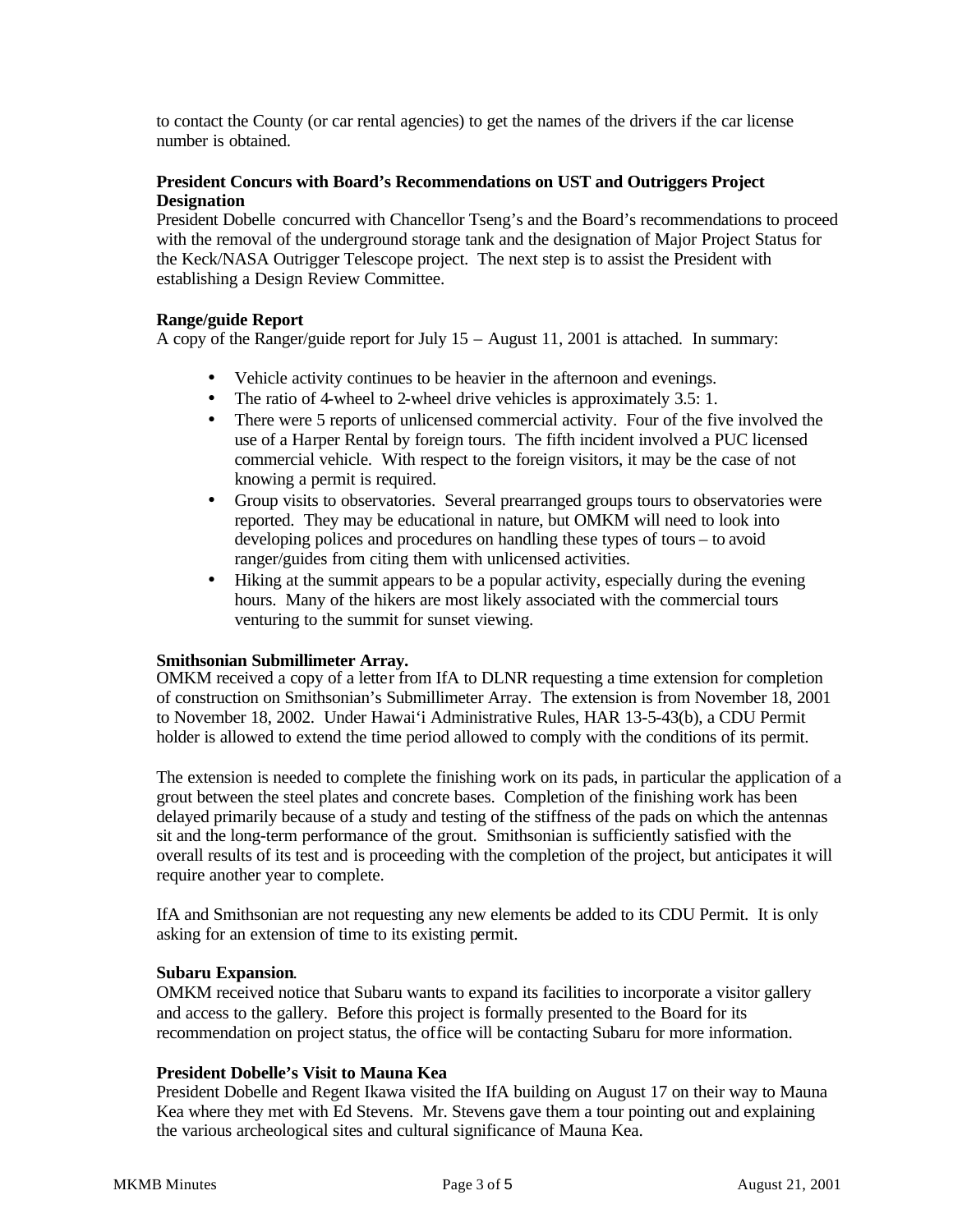#### **New Director of Mauna Kea Astronomy Education Center (MKAEC)**

Met with the new Director of MKAEC, George Jacob. Mr. Jacob has a number of interesting ideas, but needs to be apprised on cultural matters. OMKM offered its help.

#### **IV. NEW BUSINESS**

#### **Amendment of By-Laws**

Director Heen pointed out that Article III, Section 3.1of the MKMB Bylaws, *Appointment, Number of Members and Terms* requires revision. The following sentence should be deleted:

> "Members serve at the pleasure of the Chancellor of the University of Hawai'i at Hilo whom reserves the right to remove or suspend for cause any member after due notice."

and replaced with:

"Members may be removed by the Board of Regents for cause after due notice. The Board may receive such a recommendation for removal from the Chancellor of the University of Hawai'i at Hilo."

Mr. Taniguchi suggested that since the Bylaws was being amended it should include the current address for the Office which was left blank at the time the Bylaws were originally approved.

It was moved by Jim Kennedy and seconded by Barry Taniguchi that the Bylaws be amended to reflect the change to Section 3.1 and include the addition of OMKM's address. The motion was carried unanimously with all four members present voting aye.

# **V. ANNOUNCEMENTS**

## **Tour of Mauna Kea with Ed Stevens**

Ed Stevens stated on behalf of Kahu Kü Mauna, he thanked the Board and OMKM for their part in making the Pu'u Poli**'**ahu road closure a reality. He also thanked Ron Koehler and the MKSS staff for scarifying the road and erecting the sign.

Mr. Stevens presented a summary of the Mauna Kea tour with President Dobelle. Mr. Stevens gave the President and Regent Ikawa a complete tour of the cultural aspects. He had good feelings about the President who was very open and sharing of his thoughts. He believes his tenure at UH will be positive. President Dobelle indicated he was not a micromanager but after his tour and orientation he would be keeping his eye on Mauna Kea. President Dobelle is looking at possibilities of how astronomy can work together with the cultural and other interests on the mountain.

President Dobelle is also open to changing the name of the IfA Building to one which includes the name Mauna Kea, and further wondered why there was no indication of the University's presence at Hale Pohaku.

#### **Access and Gate**

Ron Laub felt an electronic gate at the kiosk might not be a good idea because it would require tenants and their employees to carry access cards. He suggested a set up similar to the kiosk at Volcanoes National Park: 1) no gate; 2) one sign listing fees; and 3) a second sign for posting messages. It was pointed out that the National Park does not staff its kiosk after 5:00 p.m. (when